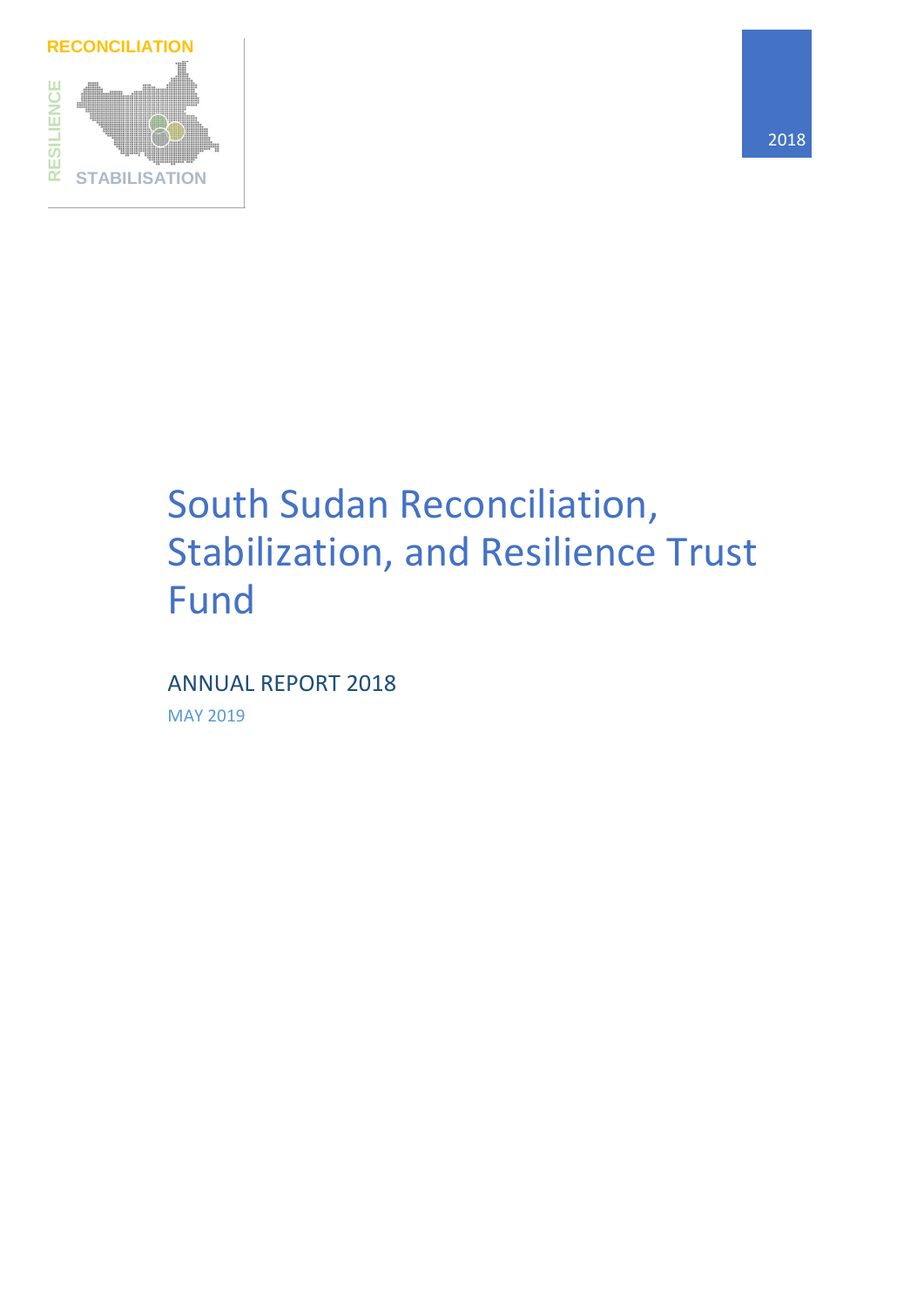### **CONTENTS**

Introduction

### PART I: NARRATIVE REPORT

- RSRTF Rationale
- Development of RSRTF Concept and Terms of Reference
- Establishment of the RSRTF
- RSRTF strategic framework
- RSRTF Approach
- The RSRTF Governance Structure

### PART II: FINANCIAL REPORT

- Sources and uses of funds
- Partner contributions
- Interest earned
- Transfer of funds
- Expenditure and financial delivery rates
- Cost recovery
- Accountability and Transparency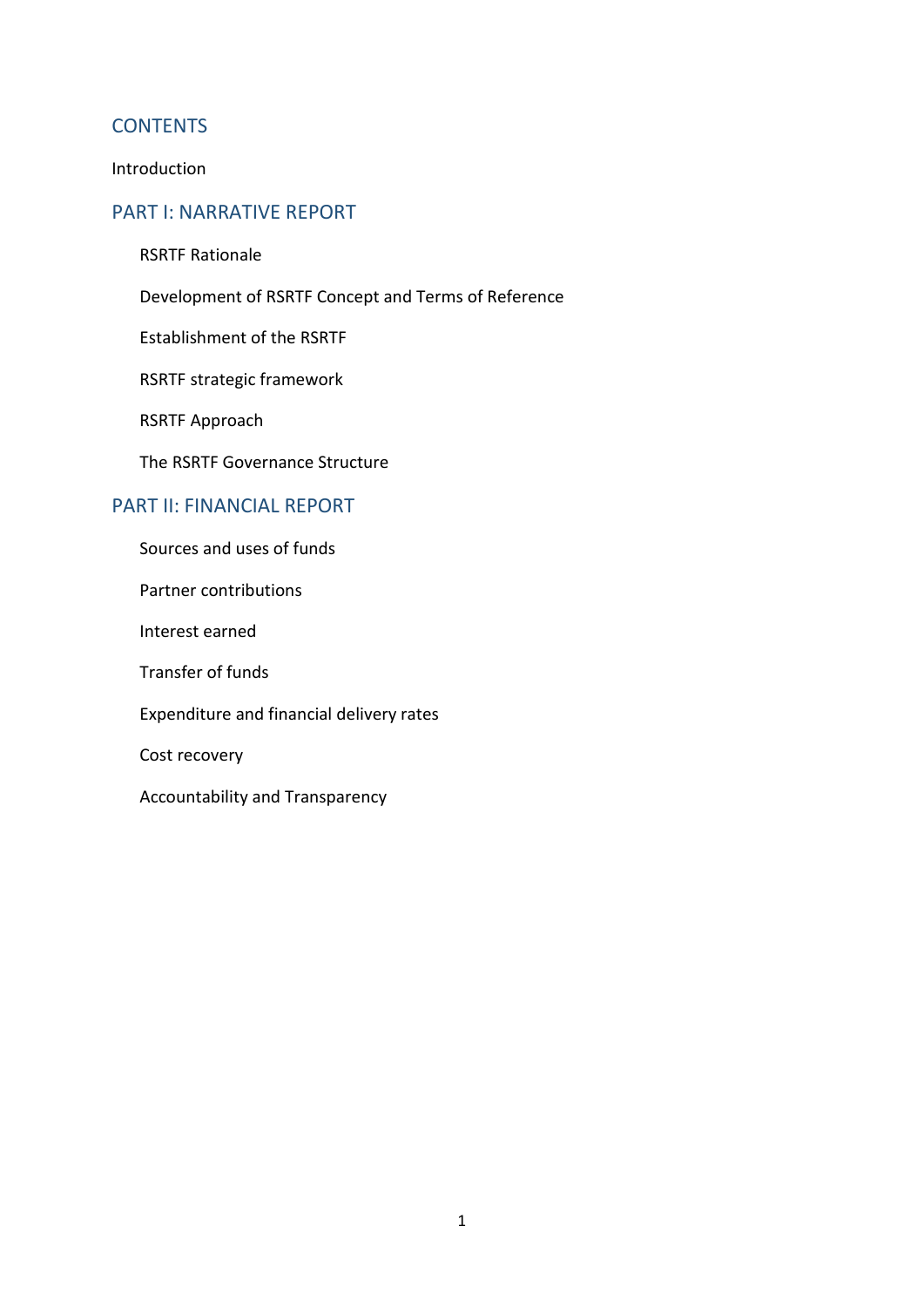### INTRODUCTION:

This report provides an overview of the South Sudan Reconciliation, Stabilization, and Resilience (South Sudan RSRTF) Multi-Partner Trust Fund which was set up at the end of 2018 with the objective to provide strategic financing to integrated programmes that together lessen the destructive drivers of conflict and develop more peaceful and, ultimately, self-reliant communities.

The Report is divided in two parts. The first part is the Consolidated Annual Narrative Report, which has been developed by the RSRTF Secretariat. The second part is the Consolidated Annual Financial Report, which has been consolidated by the UNDP MPTF Office, as Administrative Agent of the Fund.

## **PART I: NARRATIVE REPORT**

### RSRTF RATIONALE:

At the outset of 2018, background studies were undertaken, and a preliminary research document was developed making a strong case for the establishment of a multi-partner trust fund (MPTF) in South Sudan. The essential requirement was to establish a mechanism that would bring partners together and enable joined up peacebuilding and development actions that together would have greater impact in addressing the structural causes of the crisis and build the foundations to reduce fragility and vulnerability in the long term. The research document was informed by an initial brainstorming session across UN and NGO partners to obtain inputs on the preliminary document and to undertake further assessment on the need for a MPTF in the Country.

In February 2018, discussions were held between the SRSG and the Multi-Partner Trust Fund Office (MPTFO) in New York to present the preliminary document and obtain the inputs of the MPTFO on the Fund rationale and its further development. Subsequently, a more elaborative briefing document was compiled to concretise the basic Fund outline, its broad programmatic scope, and the Fund rationale.

In March 2018, the DSRSG-RC-HC met with key donors in Brussels and London to engage on the Fund rationale and its alignment with donor priorities in South Sudan. Further consultations were held within the forum of the UNCT and with individual UN Agencies and NGOs in Juba setting the stage for the development of a comprehensive Fund Concept.

*Background: Five years on from the 2013 outbreak of violence, the 2018 humanitarian response plan still identified 7 million people in need of assistance and protection. The compounding effects of widespread violence and sustained economic decline over the years had served to further diminish the capacity of people to face threats to their health, safety, food security and livelihoods.* 

*The cost of consecutive humanitarian and regional refugee response appeals between 2014 and 2018 amounted to13.2 billion dollars. While international donor response had been strong, the gap between needs and resources continued to widen. Additionally, by 2015, close to 80% of all international assistance to South Sudan was for life saving humanitarian programmes only. Humanitarian aid was meeting the urgent needs of populations. However, the root causes of vulnerability and critically the drivers of*  localized conflict and competition for resources at the community level remained unaddressed and *therefore continued to exacerbate the humanitarian crisis.*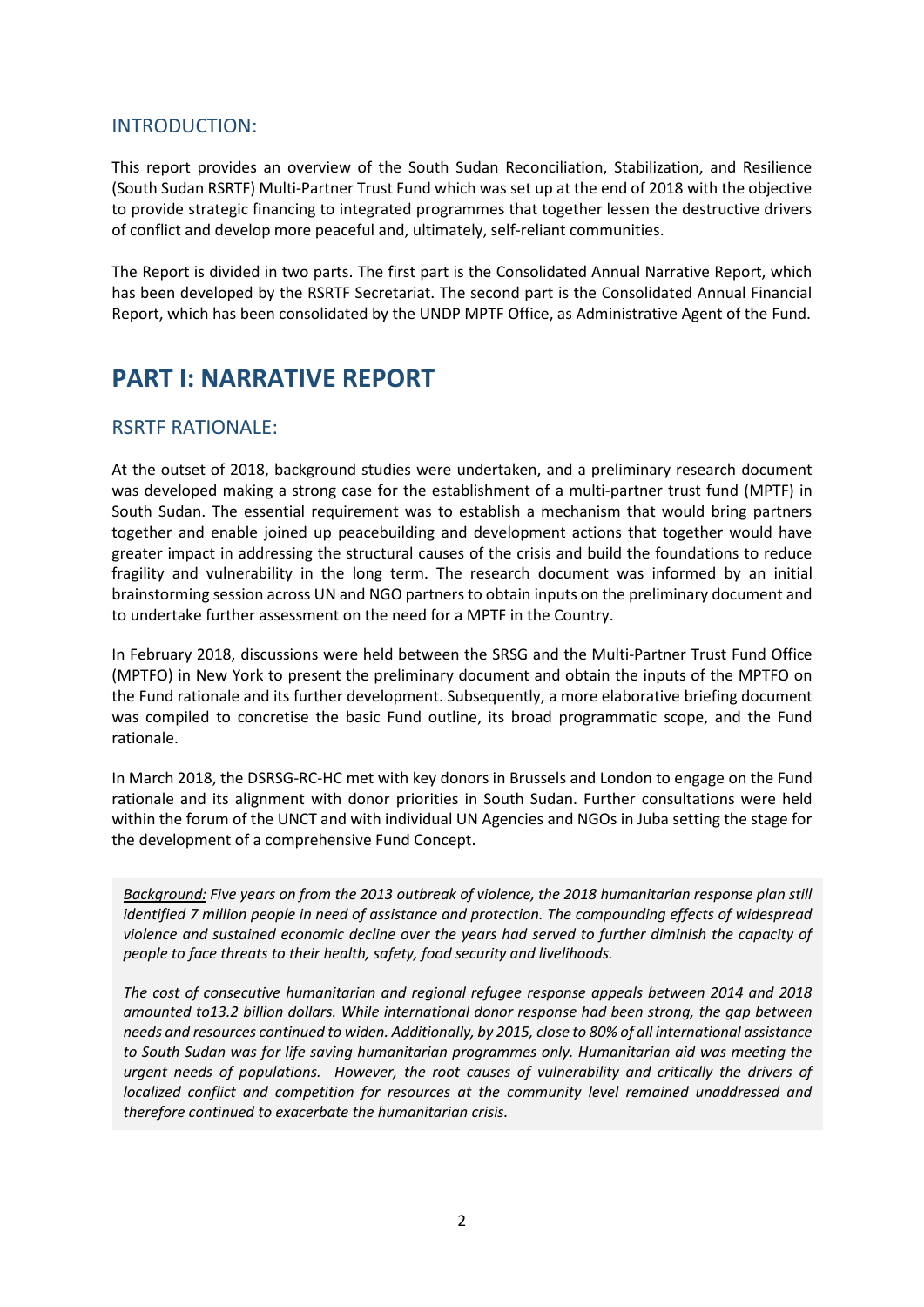### DEVELOPMENT OF RSRTF CONCEPT AND TERMS OF REFERENCE:

In April 2018, the drafting and review process of the RSRTF Concept commenced in coordination with and through a consultative process across UN and NGO partners. This was followed by a visit by the MPTFO to South Sudan from 28 May to 1 June. The MPTFO visit was targeted to provide key support in the early development stage of the Fund, including engagement with the SRSG and DSRSG-RC-HC to ensure the Fund's alignment with the UN leadership's vision and strategic priorities in South Sudan and to engage UNCT members and donors; namely Germany, the Netherlands and Norway.

A draft Terms of Reference (TORs) for the Trust Fund was endorsed by the UNCT and the Mission following the MPTFO visit. A process of revision and refinement of the Fund Concept was undertaken from June to August 2018, including the consolidation of comments from all stakeholders and broader donor consultations expanding to Sweden, DFID, Canada and the US. In September 2018, the final Fund Concept and draft Terms of Reference were circulated to relevant stakeholders.

### ESTABLISHMENT OF THE RSRTF:

On 12 September 2018, the MPTFO PAC convened a meeting in New York during which members in principle agreed on the Fund's establishment and provided additional recommendations on the Fund's Terms of Reference. On 13 October, the DSRSG-RC-HC issued a letter to the MPTFO, together with the finalised Terms of Reference, calling for the official establishment of the RSRTF and requesting that the MPTFP Office in New York serve as its managing agent.

In November and December 2018, the Fund Terms of Reference were officially issued, and UN Agencies; namely UN Women, UNHCR, UNDP, FAO, WFP, IOM, UNHABITAT and UNESCO, each concluded a memorandum of understanding with the RSRTF. This enabled each UN Participating Organisation to engage in and to receive financing through the RSRTF. Further consultations were held with key stakeholders including a broader NGO pool and the heads of the ten UNMISS Field Offices across South Sudan to provide presentation and guidance on the Fund Allocation Process. In parallel, steps were undertaken to establish the Fund Secretariat Framework through the administrative support of the UN Mission.

On 4 December 2018, Ambassador Jürgen Schulz, Deputy Permanent Representative of Germany to the United Nations concluded a Standard Administrative Arrangement with the RSRTF committing payment of the first donor contribution of five million Euro to the Fund.

### RSRTF STRATEGIC FRAMEWORK:

The programmatic framework of the Fund is anchored in the United Nations Cooperation Framework (UNCF), and reflects the Mandate of the UN Mission in South Sudan (UNMISS) as well as building upon expanding efforts of Civil Society, the NGO and donor community to empower communities and build longer-term resilience to prevent further deterioration of the crisis while reducing dependency on humanitarian assistance.

Contributing to the overall aim of the UNCF, activities supported by the fund will support stabilization and reconciliation efforts that prepare the way for building resilience of women, girls, men, boys and communities to better withstand the shocks and stresses they face as a result of the current crises. The Results Framework of the Fund is aligned to the four priority areas of the UNCF, Building peace and strengthening governance; Improving food security and recovering local economies; Strengthening social services; Empowering women and youth.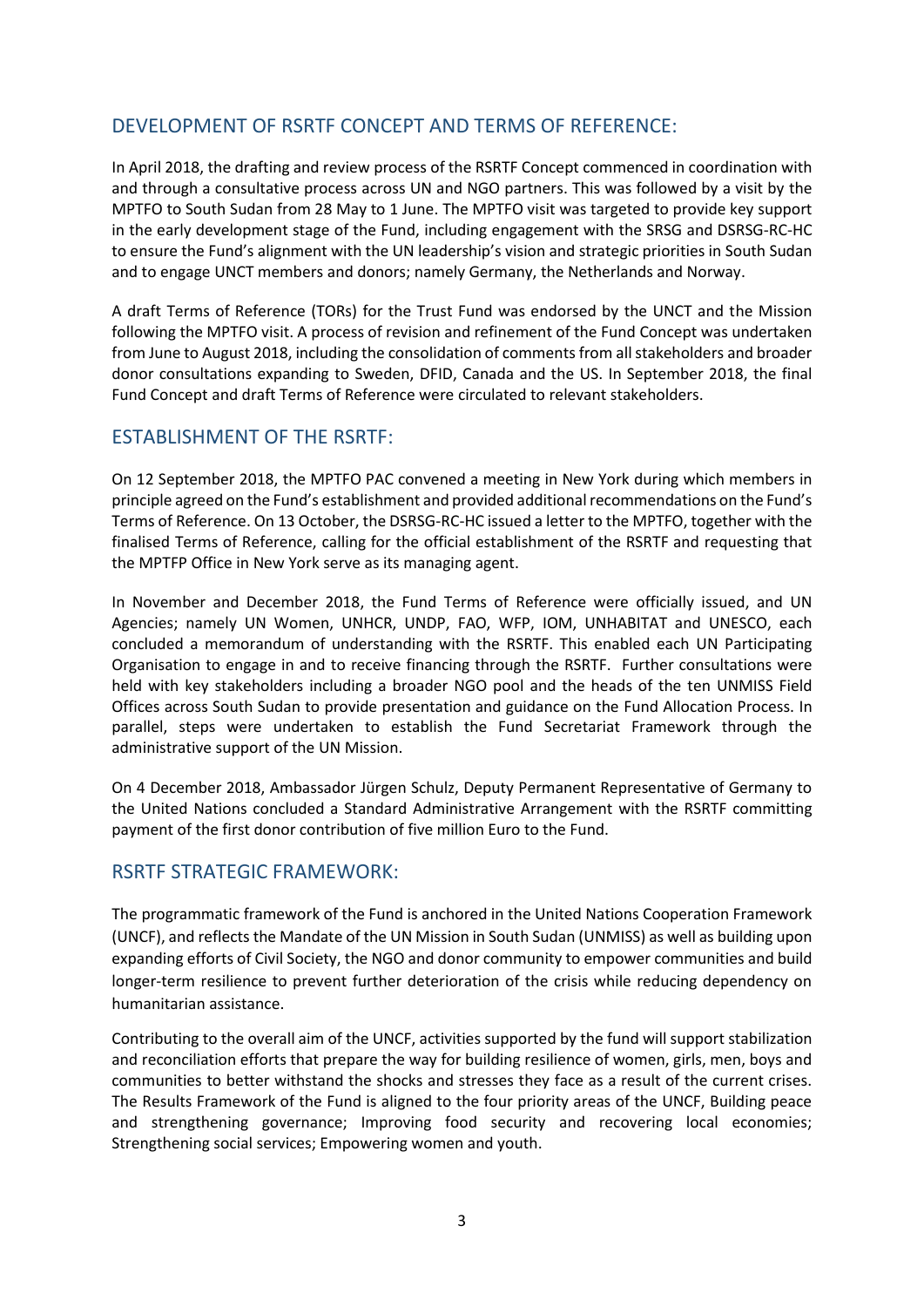

### RSRTF APPROACH:

The Trust Fund recognises that development, peace and security, are interlinked and mutually reinforcing. The Fund pioneers an innovative whole of system approach on the understanding that complementary reconciliation, stabilization and resilience efforts will together build and sustain conditions of peace and stability and support communities to realize the economic and livelihood gains of sustained peace.

The Fund embraces the vision of the Secretary-General, to promote more coordinated, coherent and integrated peacebuilding efforts among the United Nations mission and the United Nations country team. The Fund will also strengthen partnerships with non-United Nations development actors, to pool resources, and increase cooperation and coordination to better build peace and resilience.

Critically, the funding will aim to bridge silos and underpin a 'whole of system' approach that combines the strengths and added value of humanitarian, development and peacekeeping operations to realize common aims. The approach of the Fund is, therefore, closely aligned with the principles of the New Way of Working, supporting the realization of collective outcomes that reduce risk, vulnerability and overall levels of humanitarian need over time. The approach will similarly look to reinforce more sustainable and inclusive, community driven programming that strengthens existing capacities at national and local levels.

### THE RSRTF GOVERNANCE STRUCTURE

The Fund is governed by a Steering Committee which functions as the key decision-making body. It is chaired by the Deputy Special Representative to the Secretary-General (DSRSG), UN Humanitarian and Resident Coordinator (HC/RC). As DSRSG/RC/HC responsible for both humanitarian and development coordination the triple function enables the Chair to embody the integrated character of the Fund and the bridge between peacekeeping and security, humanitarian, and longer-term recovery and development efforts. The membership of the Steering Committee will embody the spirit of the partnership including representation from the UNCT, UNMISS, donors and NGOs.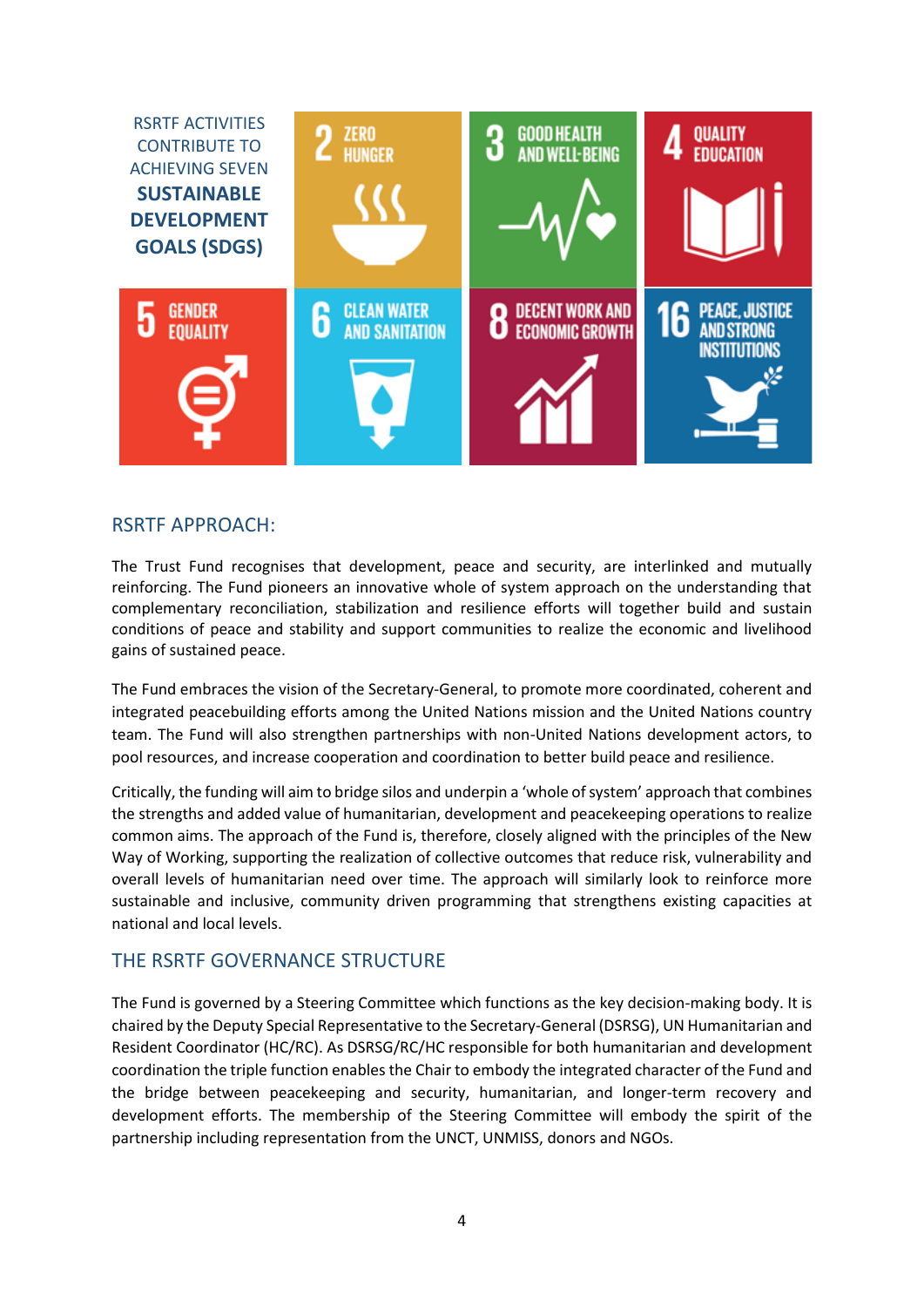

# **PART II: FINANCIAL REPORT**

This chapter presents financial data and analysis of the **South Sudan RSRTF Fund** using the passthrough funding modality as of 31 December **2018**. Financial information for this Fund is also available on the MPTF Office GATEWAY, at the following address[: http://mptf.undp.org/factsheet/fund/SSR00.](http://mptf.undp.org/factsheet/fund/SSR00)

### 1. SOURCES AND USES OF FUNDS

As of 31 December **2018**, 1 contributor deposited US\$ **5,683,000** in contributions and US\$ **7,646** was earned in interest.

The cumulative source of funds was US\$ **5,690,646** (see respectively Table 2 and 3).

No transfer to Participating Organizations was made by the Administrative Agent by 31 December 2018.. The Administrative Agent fee has been charged at the approved rate of 1% on deposits and amounts to US\$ **56,830**. Table 1 provides an overview of the overall sources, uses, and balance of the **South Sudan RSRTF Fund** as of 31 December 2018.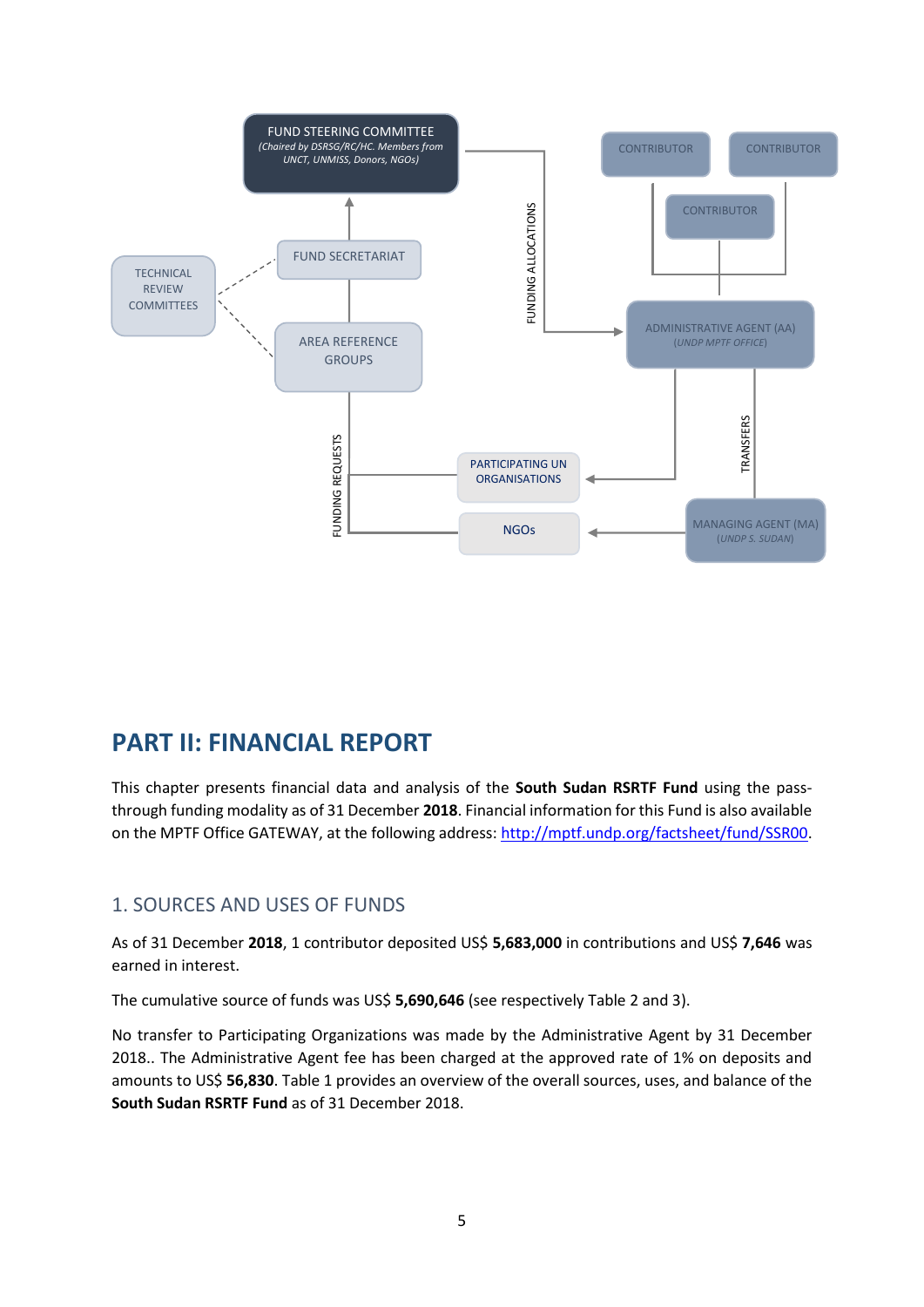#### **Table 1. Financial Overview, as of 31 December 2018 (in US Dollars)**

|                                                                 | Annual 2017 | Annual 2018 | <b>Cumulative</b> |
|-----------------------------------------------------------------|-------------|-------------|-------------------|
| <b>Sources of Funds</b>                                         |             |             |                   |
| Contributions from donors                                       |             | 5,683,000   | 5,683,000         |
| Fund Earned Interest and Investment Income                      |             | 7,646       | 7,646             |
| Interest Income received from Participating Organizations       |             |             |                   |
| Refunds by Administrative Agent to Contributors                 |             |             |                   |
| Fund balance transferred to another MDTF                        |             |             |                   |
| Other Income                                                    |             |             |                   |
| <b>Total: Sources of Funds</b>                                  |             | 5,690,646   | 5,690,646         |
| <b>Use of Funds</b>                                             |             |             |                   |
| <b>Transfers to Participating Organizations</b>                 |             |             |                   |
| Refunds received from Participating Organizations               |             |             |                   |
| <b>Net Funded Amount</b>                                        |             |             |                   |
| <b>Administrative Agent Fees</b>                                |             | 56,830      | 56,830            |
| Direct Costs: (Steering Committee, Secretariatetc.)             |             |             |                   |
| <b>Bank Charges</b>                                             |             | 1           | 1                 |
| <b>Other Expenditures</b>                                       |             |             |                   |
| <b>Total: Uses of Funds</b>                                     |             | 56,831      | 56,831            |
| Change in Fund cash balance with Administrative Agent           |             | 5,633,815   | 5,633,815         |
| Opening Fund balance (1 January)                                |             |             |                   |
| <b>Closing Fund balance (31 December)</b>                       |             | 5,633,815   | 5,633,815         |
| Net Funded Amount (Includes Direct Cost)                        |             |             |                   |
| Participating Organizations' Expenditure (Includes Direct Cost) |             |             |                   |
| <b>Balance of Funds with Participating Organizations</b>        |             |             |                   |

### 2. PARTNER CONTRIBUTIONS

Table 2 provides information on cumulative contributions received from all contributors to this Fund as of 31 December **2018**.

The **South Sudan RSRTF Fund** is currently being financed by **1** contributor, as listed in the table below.

The table below includes commitments made up to 31 December **2018** through signed Standard Administrative Agreements, and deposits made through **2018**. It does not include commitments that were made to the fund beyond **2018**.

|  | Table 2. Contributors' Commitments and Deposits, as of 31 December 2018 (in US Dollars) |
|--|-----------------------------------------------------------------------------------------|
|--|-----------------------------------------------------------------------------------------|

| <b>Contributors</b>           | <b>Total Commitments</b> | <b>Prior Years</b><br>as of 31-Dec-2017 Deposits | <b>Current Year</b><br>Jan-Dec-2018 Deposits | <b>Total Deposits</b> |
|-------------------------------|--------------------------|--------------------------------------------------|----------------------------------------------|-----------------------|
| <b>GERMANY, Government of</b> | 5,683,000                |                                                  | 5,683,000                                    | 5,683,000             |
| <b>Grand Total</b>            | 5,683,000                |                                                  | 5,683,000                                    | 5,683,000             |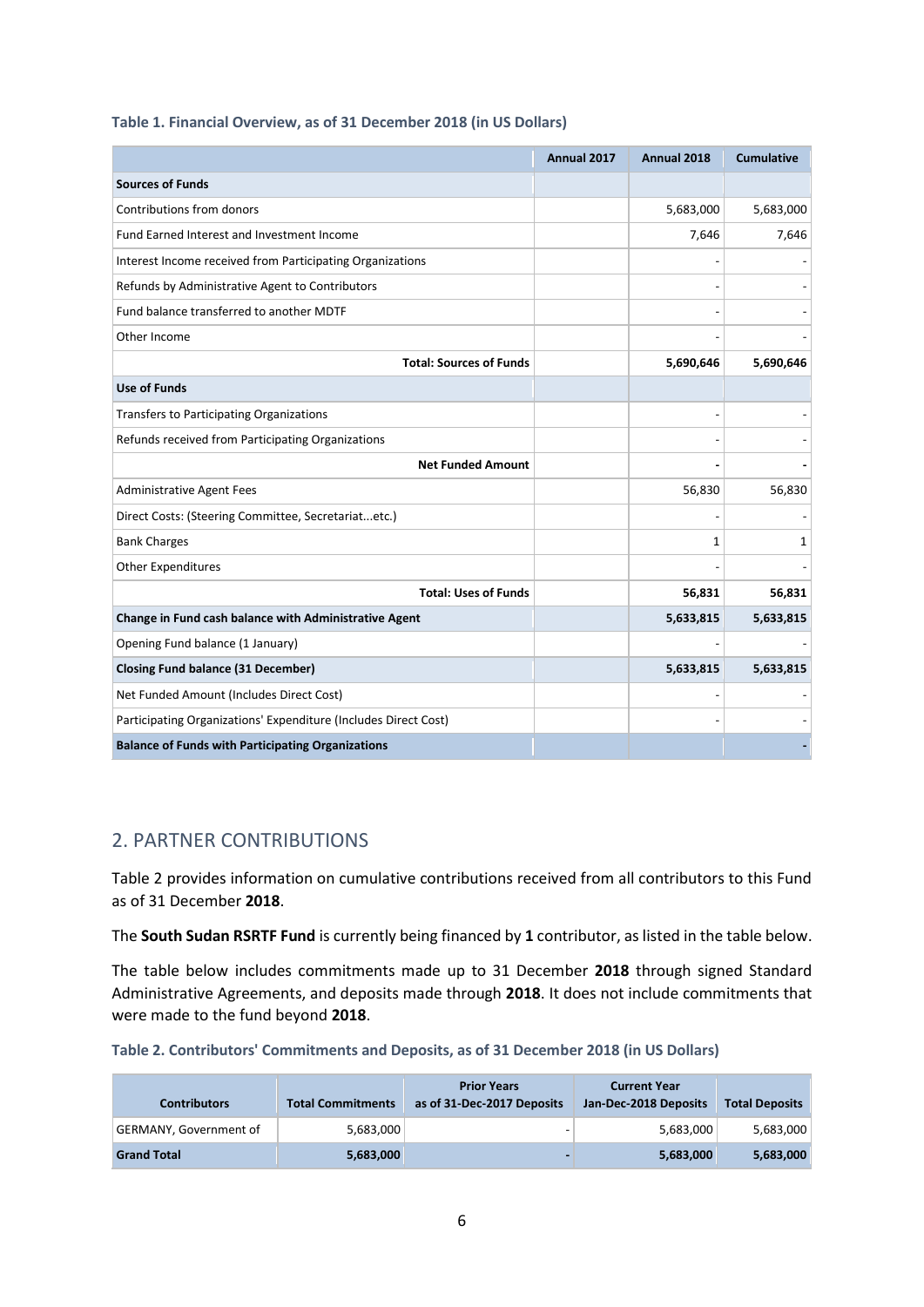### 3. INTEREST EARNED

Interest income is earned in two ways: 1) on the balance of funds held by the Administrative Agent (Fund earned interest), and 2) on the balance of funds held by the Participating Organizations (Agency earned interest) where their Financial Regulations and Rules allow return of interest to the AA.

As of 31 December **2018**, Fund earned interest amounts to US\$ **7,646**.

Details are provided in the table below.

#### **Table 3. Sources of Interest and Investment Income, as of 31 December 2018 (in US Dollars)**

| <b>Interest Earned</b>                     | <b>Prior Years</b><br>as of 31-Dec-2017 | <b>Current Year</b><br>Jan-Dec-2018 | <b>Total</b> |
|--------------------------------------------|-----------------------------------------|-------------------------------------|--------------|
| <b>Administrative Agent</b>                |                                         |                                     |              |
| Fund Earned Interest and Investment Income |                                         | 7,646                               | 7,646        |
| <b>Total: Fund Earned Interest</b>         |                                         | 7,646                               | 7,646        |
| <b>Participating Organization</b>          |                                         |                                     |              |
| <b>Total: Agency earned interest</b>       |                                         |                                     |              |
| <b>Grand Total</b>                         |                                         | 7,646                               | 7,646        |

### 4. TRANSFER OF FUNDS

No allocation to Participating Organizations were approved by the Steering Committee and disbursed by the Administrative Agent as of 31 December **2018**.

### 5. EXPENDITURE AND FINANCIAL DELIVERY RATES

All final expenditures reported for the year **2018** were submitted by the Headquarters of the Participating Organizations. These were consolidated by the MPTF Office.

Project expenditures are incurred and monitored by each Participating Organization, and are reported as per the agreed upon categories for inter-agency harmonized reporting. The reported expenditures were submitted via the MPTF Office's online expenditure reporting tool. The **2018** expenditure data has been posted on the MPTF Office GATEWAY at [http://mptf.undp.org/factsheet/fund/SSR00.](http://mptf.undp.org/factsheet/fund/SSR00)

In **2018**, as no funds were transferred, no expenditure was reported by the Participating Organizations.